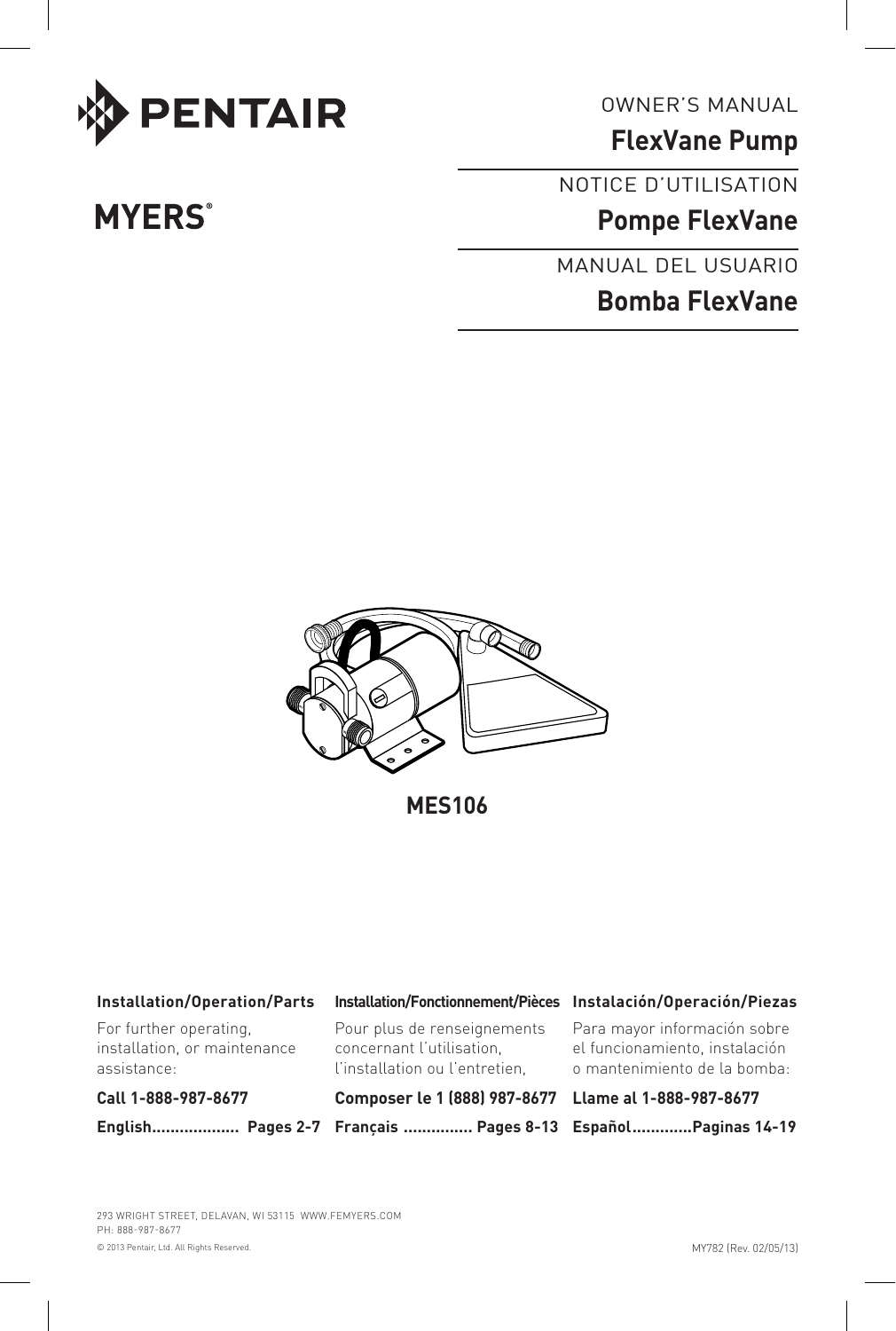## **SAFETY INFORMATION**



**Use this pump only on a 115 volt circuit. Pump is** 

**equipped with an approved 3-conductor cord and 3-prong, groundingtype plug. To reduce the risk of electric shock, connect it to a properly grounded, grounding-type receptacle.**

If circuit has a 2-prong receptacle, replace it with a properly grounded 3-prong receptacle installed in accordance with the National Electrical Code and local codes and ordinances.

Any extension cord used must be outdoor grade, gauge 16 AWG or heavier, and not more than 25' long.

**A WARNING** Risk of fire or explosion if **used to pump flammable liquids or if used in explosive atmospheres.** Pump water only with this pump. Pump is designed to pump water at temperatures between 32°-77° F (0°-25° C) only.

#### **A WARNING** Risk of electrical shock. Do **not allow the motor to get wet!**

**A CAUTION** Risk of burns. During normal operation, motor will normally run hot enough to burn you. Do not touch motor when it is hot.

Do not operate the pump continuously at a discharge pressure of more than 12 psi (83 kPa) or discharge lift of more than 28' (8.5 M), as the motor will exceed the normal safe operating temperature and may heat to 180° - 190° F (82° C - 88° C).

**NOTICE:** This unit is not designed for applications involving salt water or brine! Use with salt water or brine will void warranty.

#### **California Proposition 65 Warning**

 $\mathbf{A}$  WARNING This product and related accessories contain chemicals known to the State of California to cause cancer, birth defects or other reproductive harm.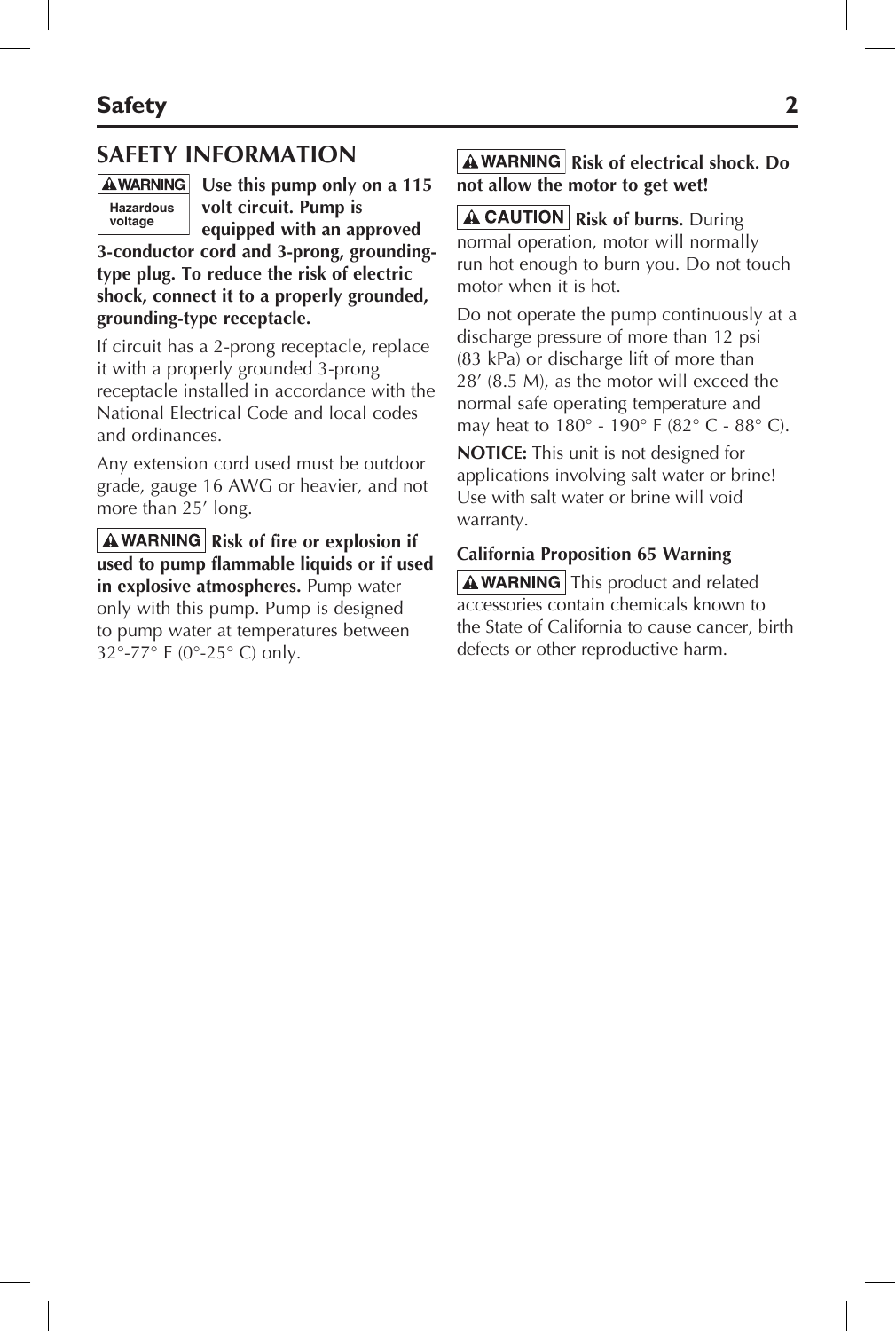

# **USE 1/2" HOSE (or larger)**

Use a reinforced hose on the inlet. The pump should be less than 10' above and less than 25' to one side of the water source. Make the outlet hose as short as possible – 25' or less.

Check the washer in the inlet fitting to make sure it is airtight. If this joint leaks air, the pump will not operate.

#### DO NOT RUN THE PUMP DRY!

Mount the pump solidly on a stable platform.



# **KEEP THE HOSES AS STRAIGHT AS POSSIBLE**

To reduce friction, do not coil or kink the hoses. When pumping from a well or stream, raise the inlet hose a few inches off the bottom to avoid sucking in sand, silt or pebbles (which can disable the impeller). Install the suction attachment (included) to protect the pump from large solids .

**NOTICE:** Attach the suction attachment to the end of the inlet line and place it in at least 1/2" of water at the lowest point to be pumped. Be sure all connections are air tight.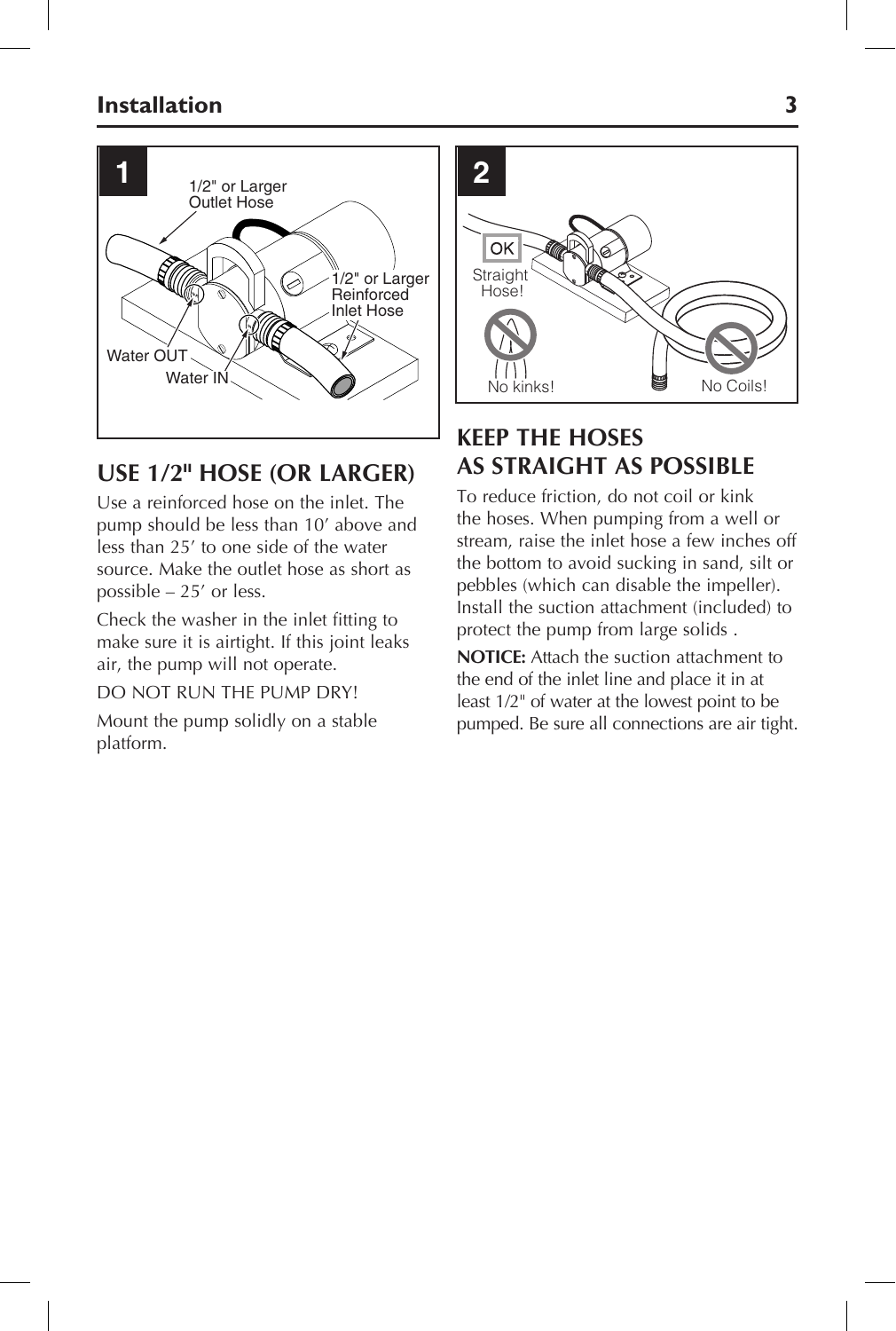

# **INLET hose goes IN the water; OUTLET hose stays OUT of the water. MOTOR must stay dry**

To prime the pump, fill the suction hose with water, put it back in the water source, dry your hands, and start the pump.

Make sure all inlet connections are tight (no air leaks) and the inlet hose is in the water. Make sure the end of the outlet hose is *not* under water. If the outlet is under water, the pump may not work.

Plug the cord into a 3-wire, 115 volt, 60 Hz, grounded A.C. outlet.

You should get water in 30 seconds or less. If not, refill the hose and repeat the process. If your pump does not prime on the second try, check the impeller and the inside of the pump head for wear. Replace as needed.

The motor must have air circulation around it for proper cooling. This pump will lift water 12'; trying to lift water more than 12' can cause the motor to run hot. The motor has a thermal overload which will stop it if it gets too hot. If the motor stops, allow it to cool for 30 minutes before trying to start it again.



## **UNPLUG THE PUMP**

Unplug the pump before all the water is completely gone. **Do not run pump dry!**

## **Performance**

The pump will deliver 350 gallons/1325 liters per hour with an unrestricted discharge line. If the discharge line is restricted or raised and the pressure on the pump outlet port increases, it will pump less water.

**NOTICE:** This pump's motor has brushes. Inspect the brushes frequently; replace them if they're worn.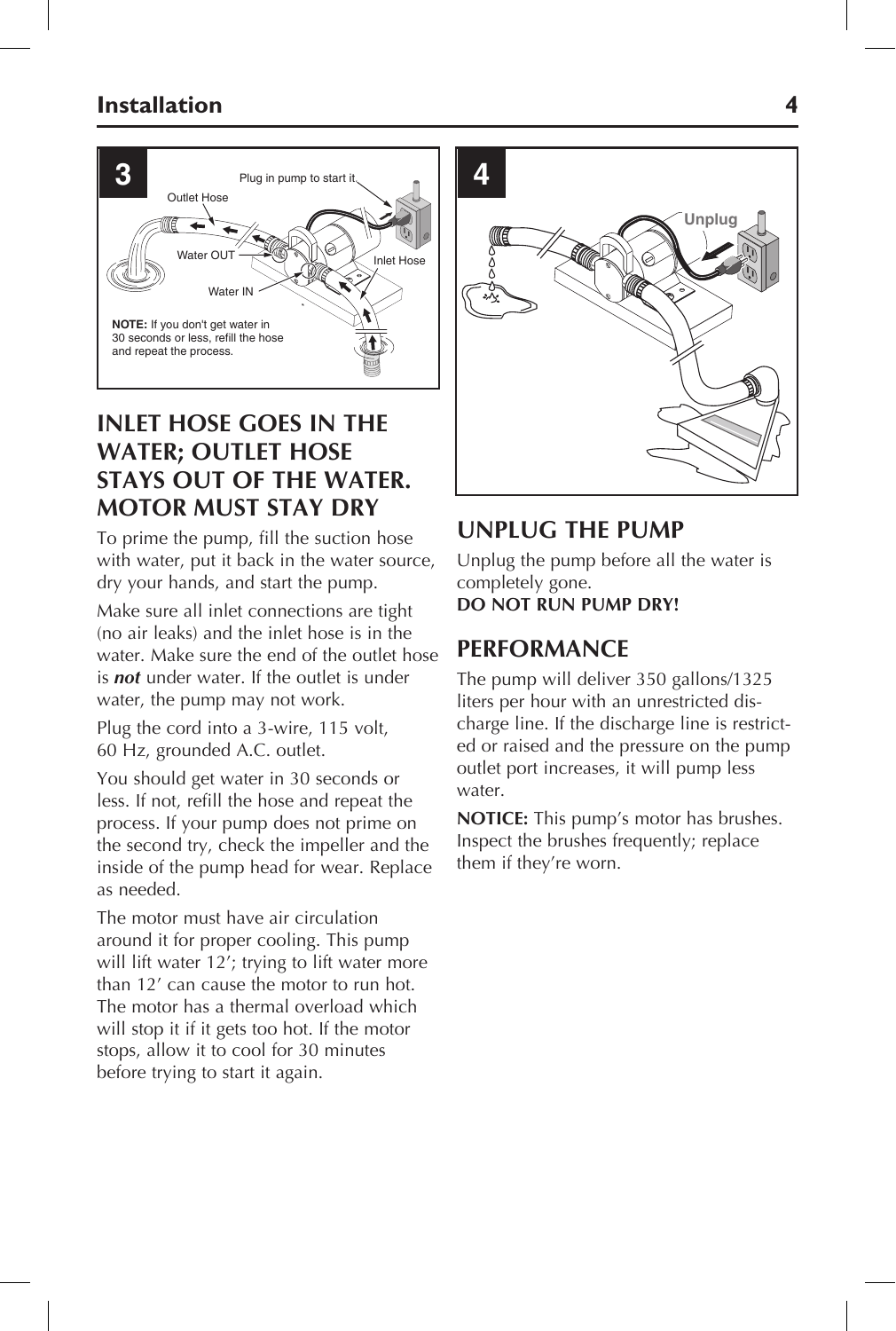# **Troubleshooting 5**

| <b>SYMPTOM</b>                         | <b>PROBABLE CAUSE(S)</b>                                          | <b>CORRECTIVE ACTION</b>                                                                    |
|----------------------------------------|-------------------------------------------------------------------|---------------------------------------------------------------------------------------------|
| Pump stops without<br>warning          | Pump has overheated<br>and thermal overload<br>has tripped        | Wait for overload to reset; pump will automatically<br>restart                              |
|                                        | Discharge hose too long<br>or discharge lift higher<br>than $28'$ | Use shorter hose or reduce lift                                                             |
| Pump Won't Prime                       | Suction hose not full                                             | Fill suction hose (see Page 4)                                                              |
|                                        | Suction hose too long or<br>too small                             | Use $1/2$ <sup>"</sup> Suction hose, 25' long or less<br>(the shorter the hose, the better) |
|                                        | Worn impeller                                                     | Replace impeller                                                                            |
|                                        | Suction leaks                                                     | Replace hose washer, check for leaks in hose                                                |
|                                        | Suction hose kinked<br>or coiled                                  | Straighten out suction hose                                                                 |
| Pump leaks                             | Shaft U-cup seal leaks                                            | Replace pump                                                                                |
|                                        | Cover O-Ring leaks                                                | Replace cover O-Ring                                                                        |
| Pump runs, pumps<br>little or no water | Worn impeller                                                     | Replace impeller                                                                            |
|                                        | <b>Bad motor brushes</b>                                          | Replace motor brushes                                                                       |
|                                        | Bad U-cup shaft seal<br>(pump will leak)                          | Replace pump                                                                                |
|                                        | Suction or discharge hose<br>kinked or coiled                     | Straighten out hose                                                                         |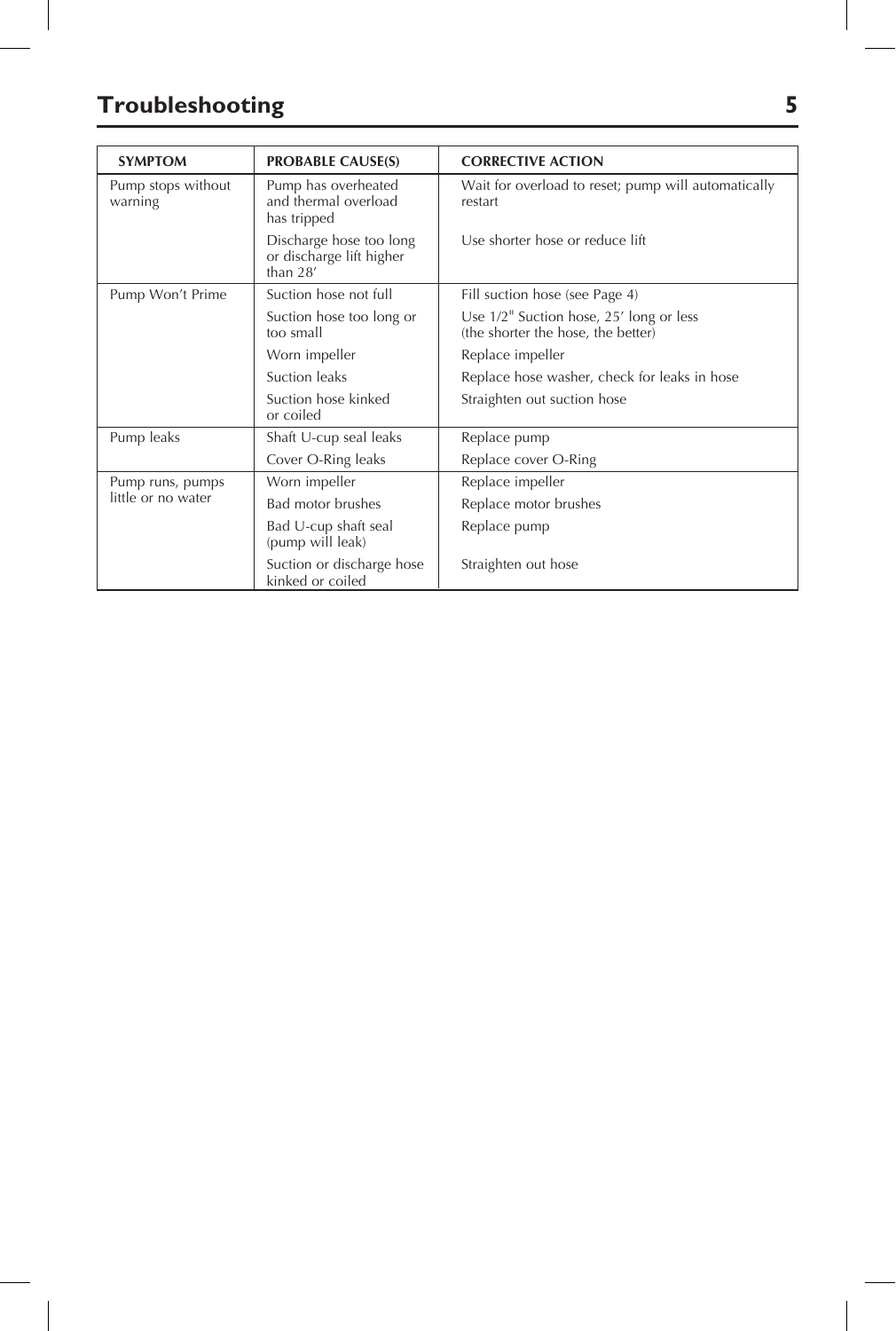

#### **MODEL MES106 COMPONENT REFERENCE**

| Key<br>No.     | Part<br><b>Description</b>          |
|----------------|-------------------------------------|
| 1              | 10-32x1-3/4 Phil. Hd Screw*         |
| $\overline{2}$ | End Cover / Wear Plate              |
| $\overline{3}$ | O-Ring                              |
| $\overline{4}$ | Impeller                            |
| 5              | Insert                              |
| 6              | U Cup Seal                          |
| 7              | Pump Body                           |
| 8              | Slinger                             |
| 9              | Motor**                             |
| 10             | Motor Brush and Spring Set (1 Pair) |

\* Standard hardware item; purchase locally.

\*\* If motor fails, replace entire pump.

**Pump Head Assembly No. RP4940-22** includes Key Nos. 1 through 7.

**Service Kit No. FP003414S-01** includes 1 each of Key Nos. 3, 4, and 6.

#### **Brush Kit No. FP003415S**

includes a pair of replaceable brushes, springs, and caps, Key No. 10.

### Pud-L-Scoop™ No. FP000349A

includes the Pud-L-Scoop<sup> $M$ </sup>, and a 6' garden hose with washer.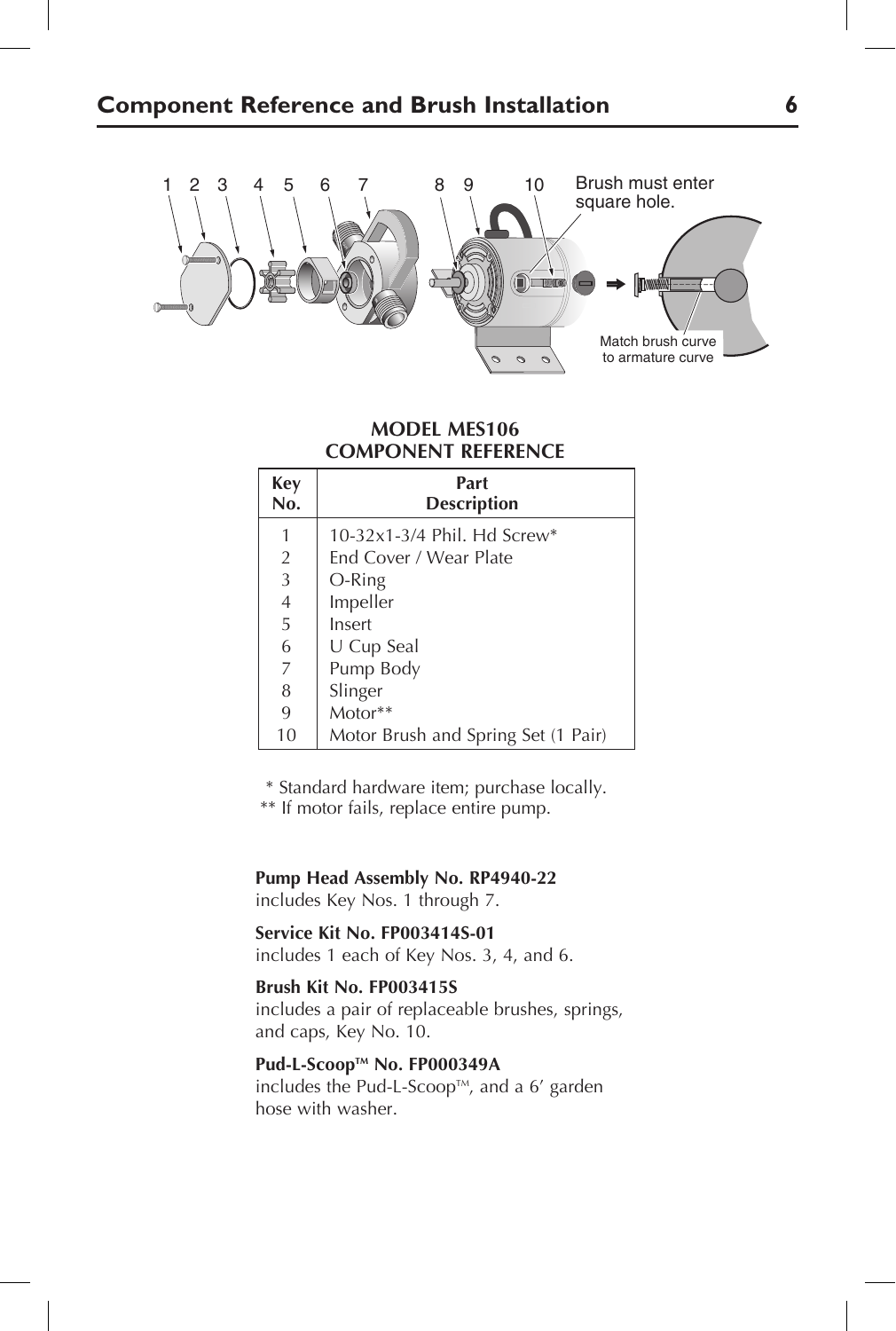#### **Limited Warranty**

F.E. MYERS warrants to the original consumer purchaser ("Purchaser" or "You") of the products listed below, that they will be free from defects in material and workmanship for the Warranty Period shown below.

| <b>Product</b>                                                                      | <b>Warranty Period</b>                                                                                            |
|-------------------------------------------------------------------------------------|-------------------------------------------------------------------------------------------------------------------|
| Jet pumps, small centrifugal<br>pumps, submersible pumps and<br>related accessories | whichever occurs first:<br>12 months from date of original installation,<br>or 18 months from date of manufacture |
| <b>Fibrewound Tanks</b>                                                             | 5 years from date of original installation                                                                        |
| Steel Pressure Tanks                                                                | 5 years from date of original installation                                                                        |
| Sump/Sewage/Effluent Products                                                       | 12 months from date of original installation,<br>or 24 months from date of manufacture                            |

Our warranty will not apply to any product that, in our sole judgement, has been subject to negligence, misapplication, improper installation, or improper maintenance. Without limiting the foregoing, operating a three phase motor with single phase power through a phase converter will void the warranty. Note also that three phase motors must be protected by three-leg, ambient compensated, extra-quick trip overload relays of the recommended size or the warranty is void. Your only remedy, and F.E. MYERS's only duty, is that F.E. MYERS repair or replace defective products (at F.E. MYERS's choice). You must pay all labor and shipping charges associated with this warranty and must request warranty service through the installing dealer as soon as a problem is discovered. No request for service will be accepted if received after the Warranty Period has expired. This warranty is not transferable.

F.E. MYERS SHALL NOT BE LIABLE FOR ANY CONSEQUENTIAL, INCIDENTAL, OR CONTINGENT DAMAGES WHATSOEVER.

THE FOREGOING LIMITED WARRANTIES ARE EXCLUSIVE AND IN LIEU OF ALL OTHER EXPRESS AND IMPLIED WARRANTIES, INCLUDING BUT NOT LIMITED TO IMPLIED WARRANTIES OF MERCHANTABILITY AND FITNESS FOR A PARTICULAR PURPOSE. THE FOREGOING LIMITED WARRANTIES SHALL NOT EXTEND BEYOND THE DURATION PROVIDED HEREIN.

Some states do not allow the exclusion or limitation of incidental or consequential damages or limitations on the duration of an implied warranty, so the above limitations or exclusions may not apply to You. This warranty gives You specific legal rights and You may also have other rights which vary from state to state.

This Limited Warranty is effective June 1, 2011 and replaces all undated warranties and warranties dated before June 1, 2011.

#### **F.E. MYERS**

**293 Wright Street, Delavan, WI 53115 Phone: 888-987-8677 • Fax: 800-426-9446 • www.femyers.com**

**In Canada: P. O. Box 9138, 269 Trillium Dr., Kitchener, Ontario N2G 4W5 Phone: 519-748-5470 • Fax: 888-606-5484**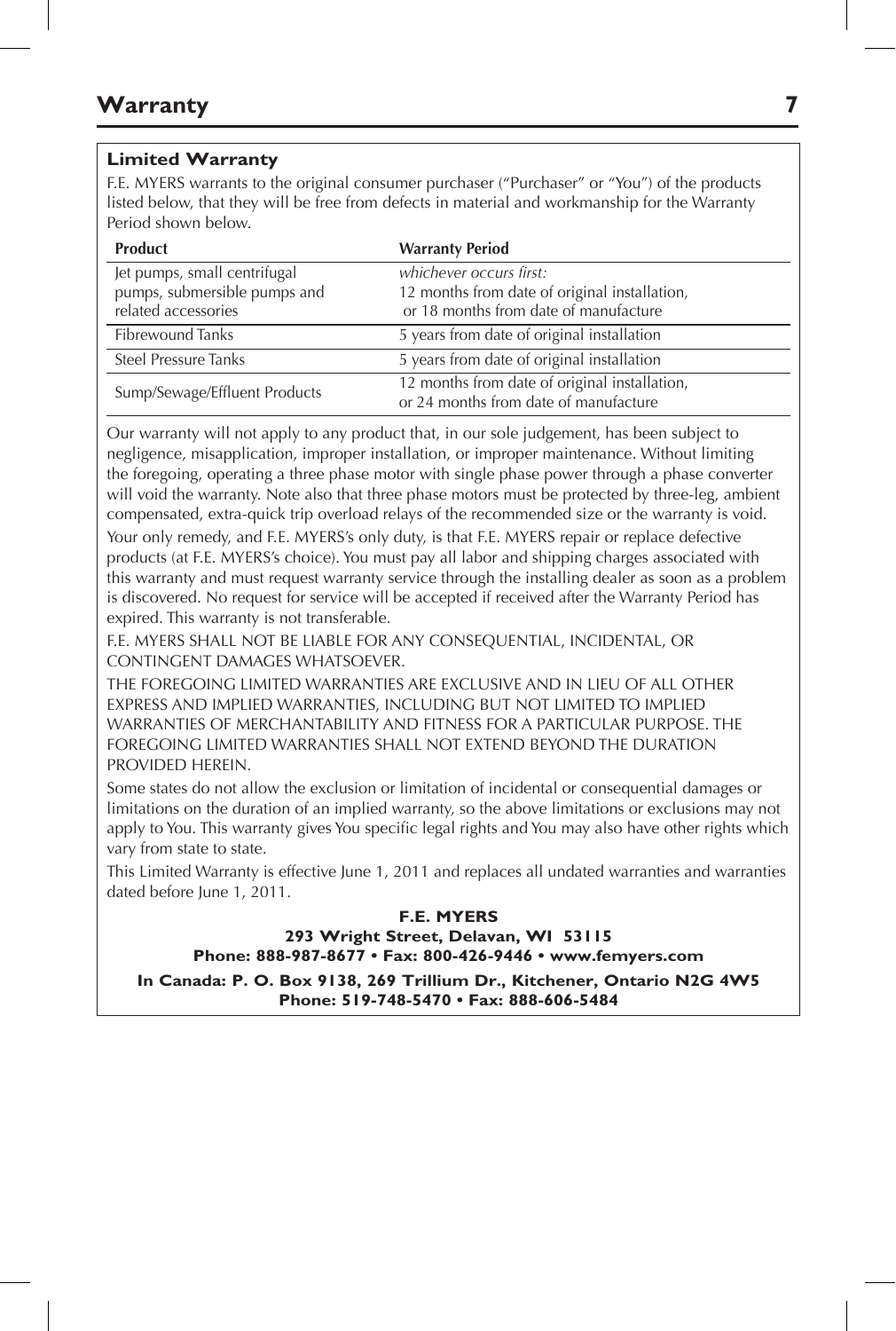# **CONSIGNES DE SÉCURITÉ**



**A AVERTISSEMENT** Utiliser cette pompe **uniquement sur un circuit de 115 volts. Elle est équipée** 

**d'un câble conducteur à 3 fils métalliques à prise à la masse. Pour réduire tout risque d'électrocution, le brancher à un réceptacle correctement relié à la masse.**

Si un circuit a un réceptacle à 2 trous, le remplacer avec un réceptacle à 3 trous adéquatement mis à la terre et posé conformément aux normes du National Electric Code, aux codes de la municipalité et aux décrets applicables.

Si on utilise un cordon prolongateur, il doit être prévu pour être utilisé à l'extérieur et le calibre de ses conducteurs doit être de 16 AWG ou plus gros. Sa longueur ne doit pas dépasser 25 pieds (7,6 m).

**A AVERTISSEMENT** Risque d'incendie ou **d'explosion si la pompe est utilisée pour pomper des liquides inflammables ou si elle est utilisée dans une atmosphère explosive.** Ne pomper que de l'eau avec cette pompe. La pompe est conçue pour pomper de l'eau dont la température varie entre 0 et 25 °C (32 ° et 77 °F) seulement.

**A AVERTISSEMENT** Risque d'électrocution. **Ne pas laisser le moteur se mouiller.**

## **A ATTENTION** Risque de brûlures.

Pendant le fonctionnement normal, le moteur devient suffisamment chaud pour causer des brûlures. Ne pas toucher au moteur pendant qu'il est chaud.

Ne pas faire fonctionner la pompe en continu si la pression de refoulement est supérieure à 83 kPa (12 lb/po<sup>2</sup>) ou si la hauteur de refoulement est supérieure à 8,5 m (28 pi) sinon les températures de fonctionnement sécuritaires normales de moteur seront dépassées et la chaleur pourra atteindre 82° C à 88° C (180° F à  $190 ° F$ ).

**AVIS :** Cette pompe n'est pas conçue pour pomper de l'eau salée ni de la saumure! La garantie sera annulée si cette pompe est utilisée pour pomper de l'eau salée ou de la saumure.

#### **Avertissement lié à la Proposition 65 de la Californie**

**A AVERTISSEMENT** Ce produit et les accessoires connexes contiennent des produits chimiques reconnus dans l'État de la Californie comme pouvant provoquer des cancers, des anomalies congénitales ou d'autres dangers relatifs à la reproduction.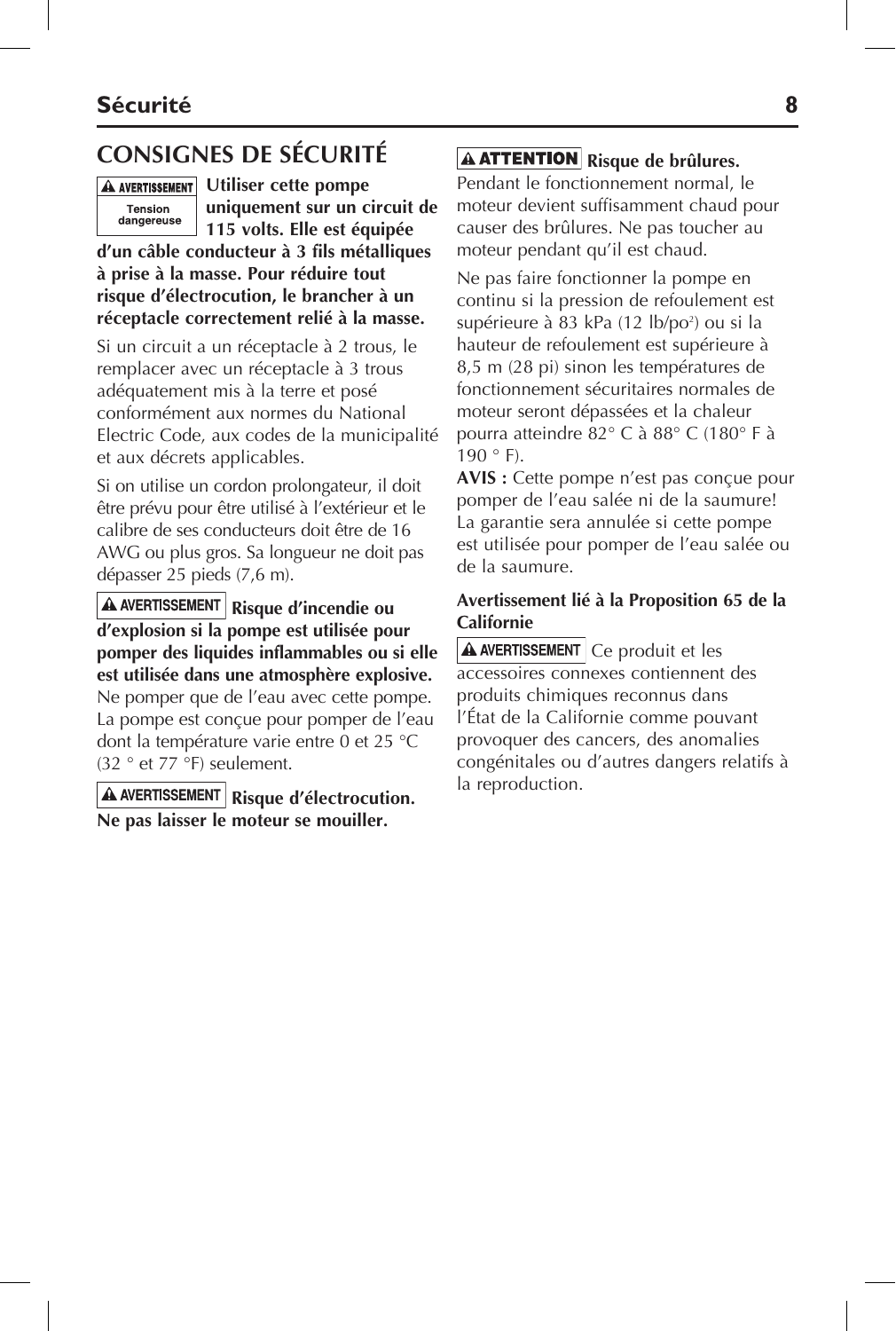

## **UTILISER UN TUYAU SOUPLE DE 1,3 cm (1/2 po) (OU PLUS GROS)**

Utiliser un tuyau souple renforcé sur le côté admission. Cette pompe doit être installée à moins de 3 mètres (10 pieds) au-dessus de la source d'eau, et à moins de 7,6 mètres (25 pieds) d'un côté ou l'autre de la source d'eau. Le tuyau souple de refoulement doit être aussi court que possible, soit 7,6 mètres (25 pieds) de long maximum.

Veiller à ce que la rondelle dans la garniture d'admission soit hermétique. Si ce joint n'est pas étanche et cause des fuites d'air, la pompe ne fonctionnera pas.

NE PAS FAIRE FONCTIONNER LA POMPE À SEC!

Monter la pompe fermement sur une plateforme stable.



# **GARDER LES TUYAUX SOUPLES AUSSI DROITS QUE POSSIBLE.**

Pour réduire le frottement, ne pas enrouler ni pincer les tuyaux souples. Si le pompage est effectué d'un puits ou d'un ruisseau, élever le tuyau d'aspiration de quelques centimètres du fond pour éviter d'aspirer du sable, du limon ou du gravier (les corps étrangers mettront l'impulseur hors d'état). Installer l'accessoire d'aspiration (fourni) de façon à protéger la pompe contre les grosses matières solides.

**AVIS :** Monter l'accessoire d'aspiration à l'extrémité de la voie d'aspiration et le placer à une profondeur minimum en eau de 12,7 mm (1/2 po) au point le plus bas de la zone à pomper. S'assurer que tous les raccords sont étanches.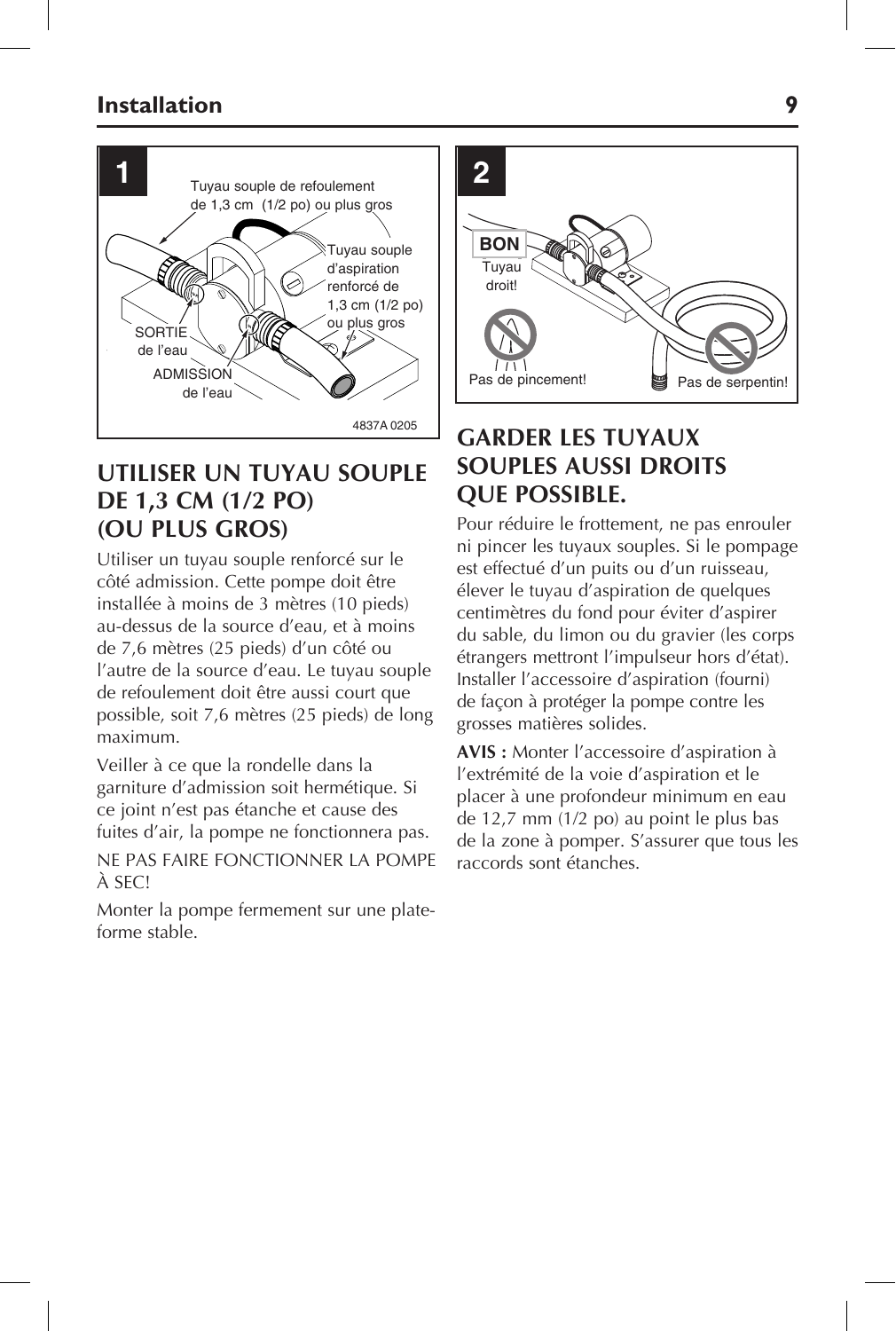

## **LE TUYAU D'ASPIRATION VA DANS L'EAU. LE TUYAU DE REFOULEMENT RESTE SORTI DE L'EAU. LE MOTEUR DOIT RESTER À SEC**

Pour amorcer la pompe, remplir le tuyau d'aspiration avec de l'eau, le remettre dans la source d'eau, se sécher les mains, puis démarrer la pompe.

S'assurer que tous les raccordements sont étanches (pas de prise d'air) et que le tuyau d'aspiration est dans l'eau. S'assurer que l'extrémité du tuyau de refoulement n'est pas sous l'eau. Si le tuyau de refoulement est sous l'eau, la pompe risque de ne pas fonctionner.

Brancher le câble à la prise à 3 fils métalliques de 115 volts c.a. et 60 Hz mise à la terre.

La pompe devra débiter dans les 30 secondes. Sinon, remplir le tuyau à nouveau et répéter le processus. Si la pompe ne s'amorce pas pendant un deuxième essai, s'assurer que l'impulseur et l'intérieur de la tête de la pompe ne sont pas usés. La remplacer au besoin.

L'air doit bien circuler autour du moteur pour bien le refroidir. Cette pompe pousse l'eau à 3,66 m (12 pieds) en hauteur; si cette hauteur est dépassée, ceci peut causer la surchauffe du moteur. Le moteur est muni d'une protection automatique contre les surcharges thermiques qui fera arrêter le moteur s'il surchauffe. Si le moteur s'arrête, le laisser refroidir pendant 30 minutes avant d'essayer de le redémarrer.



# **DÉBRANCHER LA POMPE**

Débrancher la pompe avant que toute l'eau soit pompée.

NE PAS LAISSER LA POMPE FONCTIONNER À SEC!

## **RENDEMENT**

La pompe délivrera 1 325 litres (350 gallons) par heure lorsque le déversement n'est pas obstrué. Si le tuyau de refoulement est obstrué ou relevé et que la pression côté orifice de refoulement de la pompe augmente, moins d'eau sera pompée.

**AVIS :** Le moteur de cette pompe est muni de balais. Les inspecter fréquemment et les remplacer lorsqu'ils seront usés.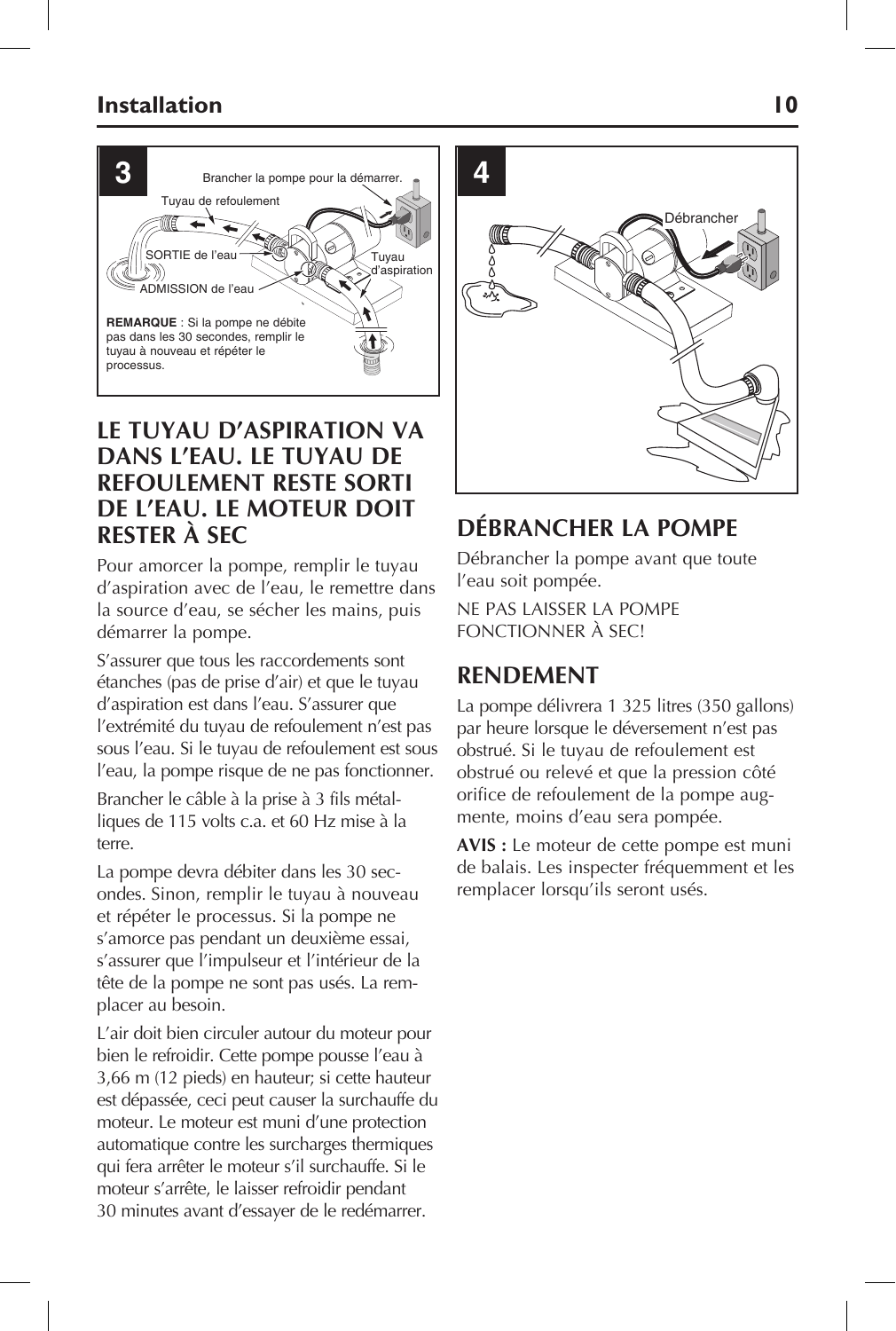# **Recherche des pannes 11**

J

| <b>INCIDENTS</b>                                              | CAUSE(S) POSSIBLE(S)                                                                                           | <b>REMÈDES</b>                                                                                |
|---------------------------------------------------------------|----------------------------------------------------------------------------------------------------------------|-----------------------------------------------------------------------------------------------|
| La pompe s'arrête<br>sans avertissement                       | La pompe a surchauffé et<br>le dispositif de protection<br>contre les surcharges<br>thermiques s'est déclenché | Attendre qu'il se réenclenche; la pompe redémarrera<br>automatiquement                        |
|                                                               | Le tuyau de refoulement<br>est trop long ou la hauteur<br>de refoulement est<br>supérieure à 28 pieds          | En utiliser un plus court ou abaisser la hauteur                                              |
| La pompe ne<br>s'amorce pas                                   | Le tuyau d'aspiration<br>n'est pas rempli                                                                      | Remplir le tuyau d'aspiration<br>(Se reporter à la page 10)                                   |
|                                                               | Le tuyau d'aspiration est<br>trop long ou trop petit                                                           | En utiliser un de 1/2 pouce et de 25 pieds maximum<br>(Le plus court possible est préférable) |
|                                                               | L'impulseur est usé                                                                                            | Remplacer l'impulseur                                                                         |
|                                                               | L'aspiration fuit                                                                                              | Remplacer la rondelle du tuyau; s'assurer que le<br>tuyau ne fuit pas                         |
|                                                               | Le tuyau d'aspiration est<br>pincé ou enroulé                                                                  | Redresser le tuyau d'aspiration                                                               |
| La pompe fuit                                                 | La coupelle d'étanchéité<br>de l'arbre fuit                                                                    | Remplacer la pompe                                                                            |
|                                                               | Le joint torique du<br>couvercle fuit                                                                          | Remplacer le joint torique du couvercle                                                       |
| La pompe fonctionne,<br>mais ne débite que<br>très peu ou pas | L'impulseur est usé                                                                                            | Remplacer l'impulseur                                                                         |
|                                                               | Les balais du moteur<br>sont défectueux                                                                        | Remplacer les balais du moteur                                                                |
| du tout                                                       | La coupelle d'étanchéité<br>de l'arbre est défectueuse<br>(La pompe fuira)                                     | Remplacer la pompe                                                                            |
|                                                               | Le tuyau d'aspiration est<br>pincé ou enroulé                                                                  | Redresser le tuyau                                                                            |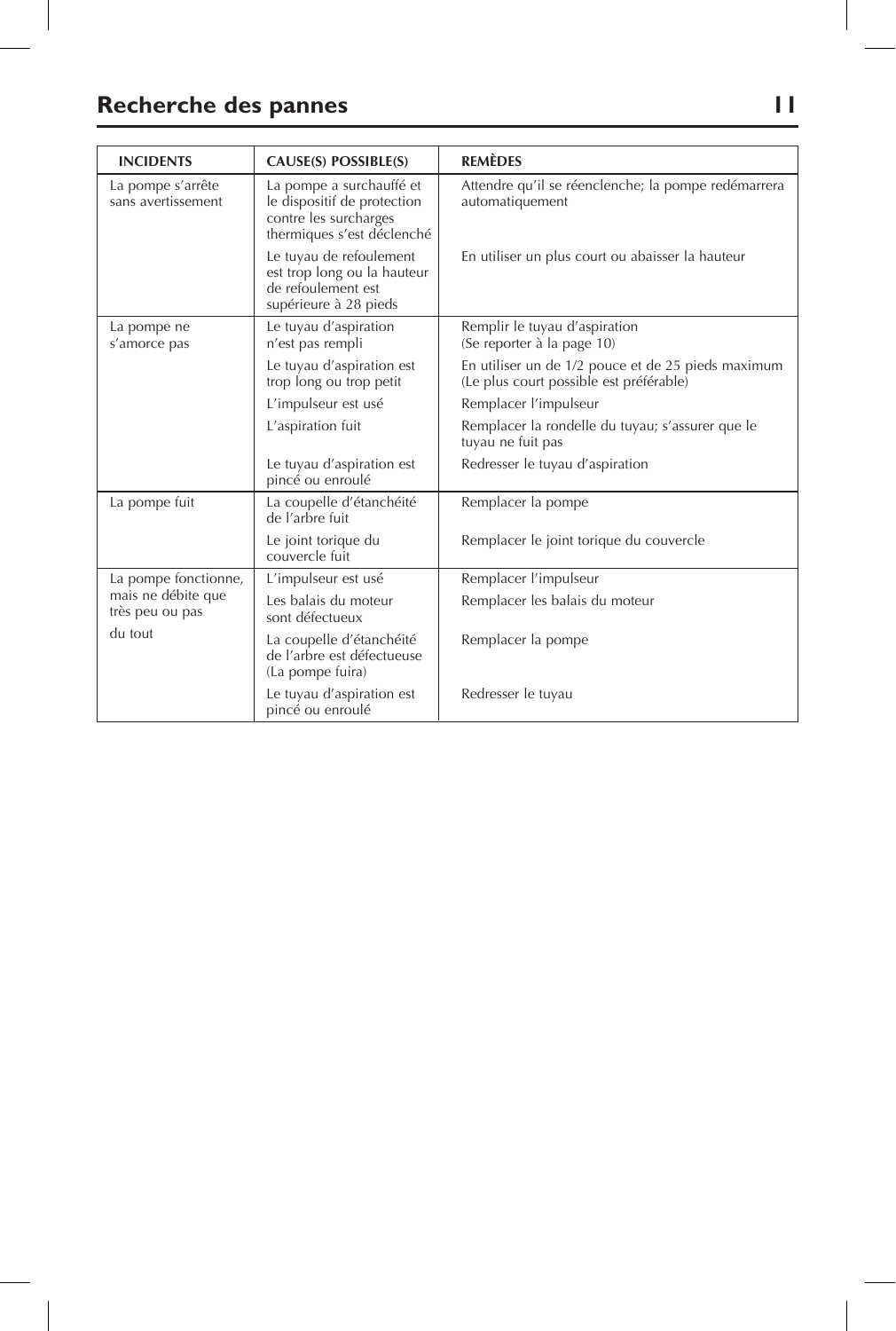

## **MODÈLE MES106 RÉFÉRENCE DES COMPOSANTS**

| Réf            | <b>Description</b>                     |   |
|----------------|----------------------------------------|---|
|                | Vis à tête Phillips 10-32x1-3/4 po *   | 2 |
| 2              | Couvercle d'extrémité /                |   |
|                | Plaque d'usure                         |   |
| 3              | Joint torique                          |   |
| $\frac{4}{5}$  | Impulseur                              |   |
|                | Garniture                              |   |
| 6              | Joint de coupelle en U                 |   |
| $\overline{7}$ | Corps de la pompe                      |   |
| 8              | Déflecteur                             |   |
| 9              | Moteur**                               |   |
| 10             | Jeu de ressorts et de balais du moteur |   |

- \* Fixation standard; à acheter localement.
- \*\* Si le moteur tombe en panne, remplacer toute la pompe.

#### **Les Pompes seules n° RP4940-22**

comprennent les références n<sup>os</sup> 1 à 7.

**Le nécessaire de réparation n° FP003414S-01**  comprend 1 de chacune des Réf. 3, 4 et 6.

#### **Les nécessaires de balais n° FP003415S**

comprend une paire de balais, de ressorts et de capuchons remplaçables, Ref. 10.

#### **Le«Pud-L-ScoopMC» n° FP000349A**

comprend le Pud-L-Scoop<sup>MC</sup> et un tuyau d'arrosage de 6 pieds, y compris une rondelle.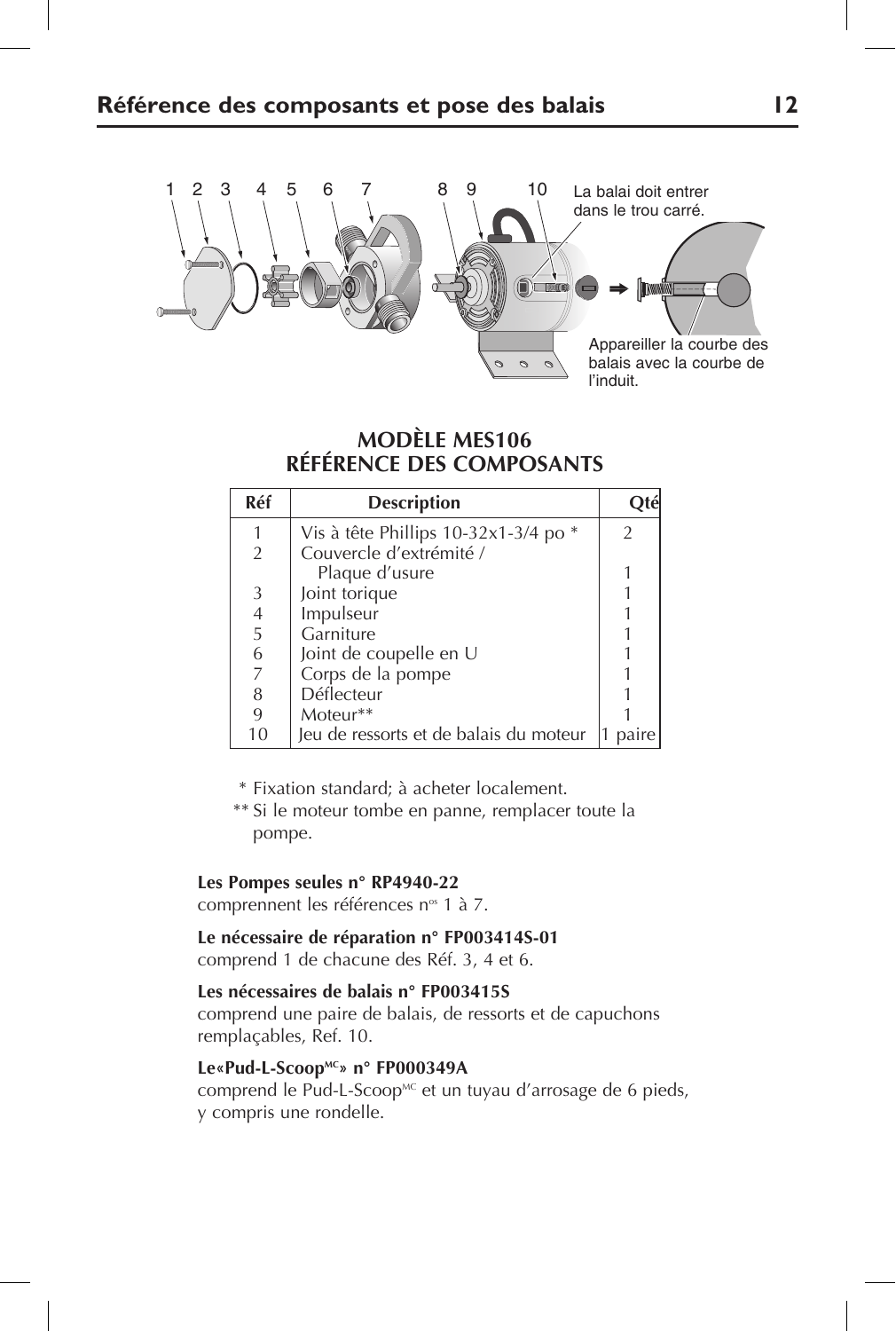#### **Garantie limitée**

F.E. MYERS garantit au consommateur initial (ci-après appelé l'« Acheteur ») que les produits énumérés dans les présentes sont exempts de défaut de matériau et de fabrication pendant la durée de la garantie à compter de la durée des garanties indiquées ci-dessous.

| <b>Produits</b>                                                                                           | Durée des garanties                                                                                                                               |
|-----------------------------------------------------------------------------------------------------------|---------------------------------------------------------------------------------------------------------------------------------------------------|
| Pompes à éjecteur, petites pompes<br>centrifuges, pompes submersibles et tous<br>les accessoires connexes | Selon le premier terme atteint :<br>12 mois à compter de la date de la première<br>installation ou<br>18 mois à compter de la date de fabrication |
| Réservoirs en fibre de verre                                                                              | 5 ans à compter de la date de la première installation                                                                                            |
| Réservoirs sous pression en acier                                                                         | 5 ans à compter de la date de la première installation                                                                                            |
| Produits de puisard/d'égout/d'effluents                                                                   | 12 mois à compter de la date de la première<br>installation ou<br>24 mois à compter de la date de fabrication                                     |

Nos garanties ne s'appliquent pas aux produits ayant fait l'objet de négligence, d'une mauvaise utilisation, d'une mauvaise installation ou d'un manque d'entretien adéquat. Sans aucune limitation des présentes, la garantie des moteurs triphasés submersibles sera nulle et non avenue si ces moteurs sont branchés et fonctionnent sur le courant monophasé par l'intermédiaire d'un déphaseur. Il faut également noter que les moteurs triphasés doivent être protégés par un relais de surcharge tripolaire thermocompensé à déclenchement extrêmement rapide du calibre recommandé, sinon la garantie sera nulle et non avenue.

Le seul recours de l'Acheteur et la seule responsabilité de F.E. MYERS consistent à réparer ou à remplacer (au choix de F.E. MYERS) les produits qui se révéleraient défectueux. L'Acheteur s'engage à payer tous les frais de main d'œuvre et d'expédition du produit couvert par sa garantie et de s'adresser au concessionnaire-installateur ayant procédé à l'installation dès qu'un problème est découvert pour obtenir un service sous garantie. Aucune demande de service en vertu de sa garantie ne sera acceptée après expiration de la durée de sa garantie. Ces garanties ne sont pas transférables.

F.E. MYERS DÉCLINE TOUTE RESPONSABILITÉ POUR TOUT DOMMAGE INDIRECT OU FORTUIT QUEL QU'IL SOIT.

LA GARANTIE LIMITÉE SUSMENTIONNÉE EST EXCLUSIVE ET REMPLACE TOUTES LES AUTRES GARANTIES EXPRESSES ET TACITES, Y COMPRIS, MAIS SANS S'Y LIMITER, LES GARANTIES DE QUALITÉ MARCHANDE ET D'ADAPTATION À UN USAGE PARTICULIER. LA GARANTIE LIMITÉE SUSMENTIONNÉE NE DOIT PAS ÊTRE PROLONGÉE AU-DELÀ DE LA DURÉE PRÉVUE AUX PRÉSENTES.

Certains états, territoires et certaines provinces ne permettent pas l'exclusion ou la limitation des dommages indirects ou fortuits, ni les limitations relatives à la durée des garanties tacites. Par conséquent, il se peut que les limitations ou les exclusions stipulées dans les présentes ne s'appliquent pas dans ce cas. Ces garanties accordent des droits juridiques précis, bien que l'on puisse bénéficier d'autres droits, selon la province, le territoire ou l'état dans lequel on réside. La présente garantie limitée est entrée en vigueur le 1er juin 2011 et remplace toute garantie non datée ou antérieure à cette date.

#### **F.E. MYERS 293 Wright Street, Delavan, WI 53115 Tél. : 888-987-8677 • Téléc. : 800-426-9446 • www.femyers.com**

**Au Canada : P. O. Box 9138, 269 Trillium Dr., Kitchener, Ontario N2G 4W5 Tél.: 519-748-5470 • Téléc.: 888-606-5484**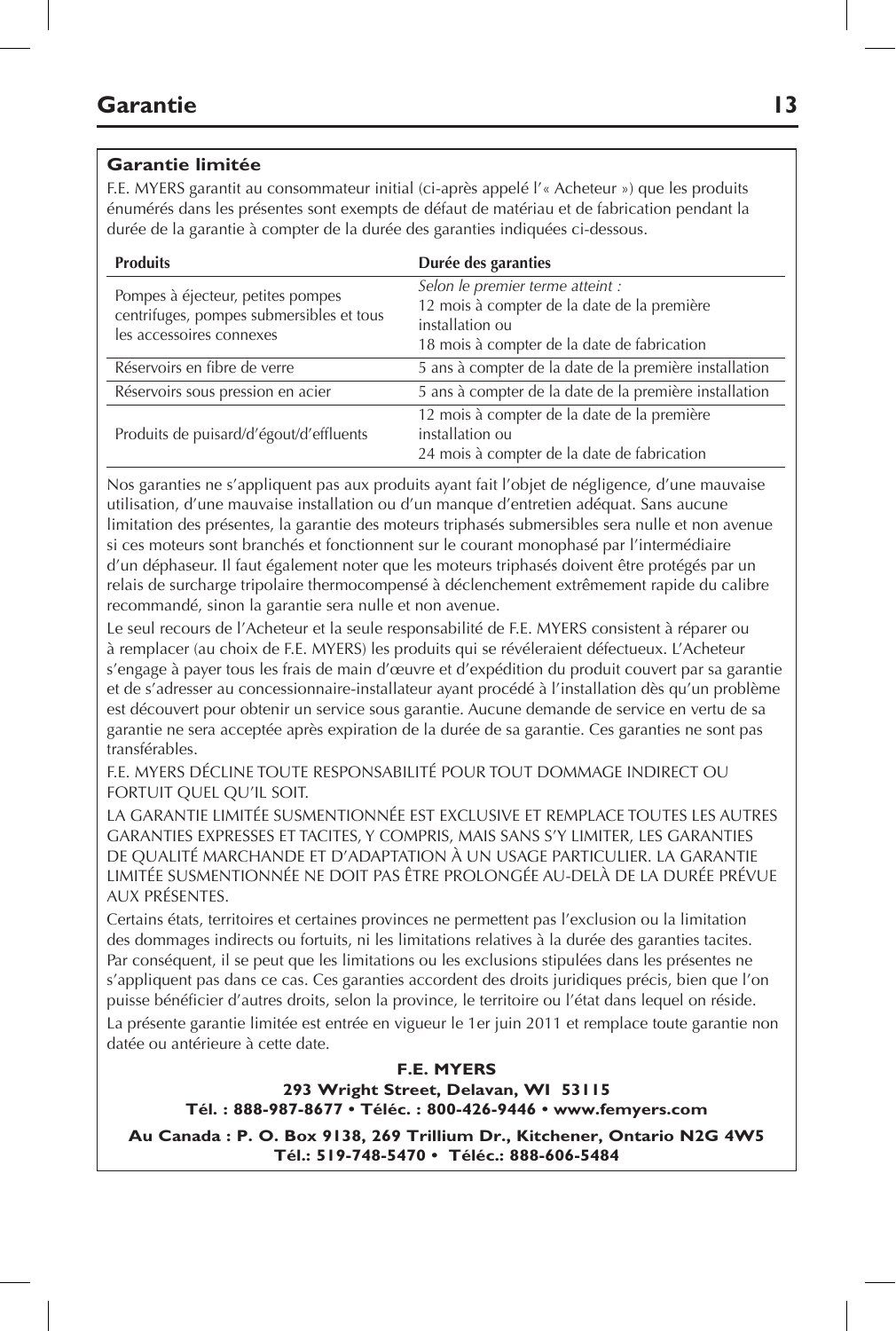# **INFORMACIÓN SOBRE LA SEGURIDAD**

## Voltaie peligroso

**Use esta bomba sólo en un circuito de 115 voltios. La bomba viene equipada con** 

**un cordón aprobado de 3 conductores y un enchufe de 3 puntas con puesta a tierra. Para reducir el peligro de choque eléctrico, conecte a un receptáculo con puesta a tierra y debidamente conectado a tierra.**

Si un circuito tiene un receptáculo para dos puntas, cámbielo por uno de 3 puntas debidamente puesto a tierra e instalado conforme al Código Eléctrico Nacional y a todo otro código y norma local que corresponda.

Todo cordón de alargue que se use, deberá ser de tipo para exteriores, con un calibre de 16 AWG o mayor y no más de 25 pies de largo.

**A ADVERTENCIA** Peligro de incendio **o de explosión si se usa para bombear líquidos inflamables o si se usa en atmósferas explosivas.** Bombee solamente agua con esta bomba. La bomba ha sido diseñada para bombear agua a temperaturas de entre 32˚ y  $77^\circ$  F (0° y 25° C) solamente.

**A ADVERTENCIA** Peligro de choque **eléctrico. ¡No permita que el motor se moje!** 

**A PRECAUCIÓN** Peligro de quemaduras. Durante la operación normal, el motor generalmente estará lo suficientemente caliente como para provocar quemaduras. ¡No toque el motor cuando esté caliente!!

No deje que la bomba funcione continuamente a una presión de descarga mayor de 12 psi (83 kPa) o a una altura de descarga de más de 28 pies (8.5 m), ya que el motor sobrepasará su temperatura normal de funcionamiento seguro y podrá calentarse hasta 180˚ - 190˚ F (82˚ C - 86˚ C).

**AVISO:** Esta unidad no ha sido diseñada para uso con agua salada o salubre. El uso con agua salada o salubre anulará la garantía.

#### **Advertencia de la Proposición 65 de California**

A **ADVERTENCIA** Este producto y accesorios relacionados contienen sustancias químicas reconocidas en el Estado de California como causantes de cáncer, malformaciones congénitas y otros daños al sistema reproductivo.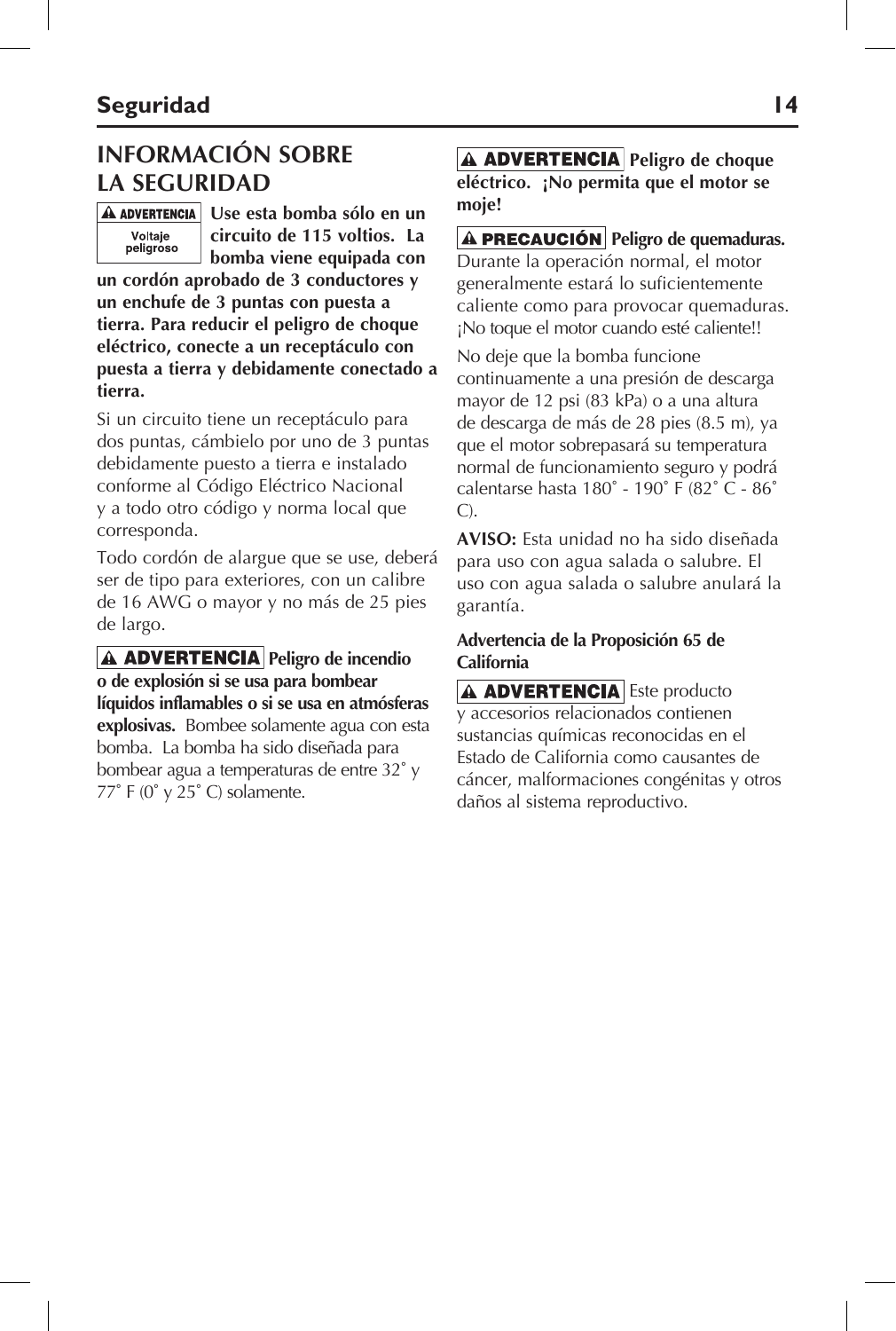## **Instalación 15**



## **USE UNA MANGUERA DE 1/2" (O MAYOR)**

Use una manguera reforzada en la admisión. La bomba debe estar a menos de 10 pies por encima y a menos de 25 pies a un lado de la fuente de agua. Asegúrese de que la manguera de salida sea lo más corta posible - 25 pies de largo o menos.

Inspeccione la arandela en el accesorio de admisión, para verificar que esté hermético. La bomba no funcionará si hay fugas de aire desde esta unión.

¡NO PERMITA QUE LA BOMBA FUNCIONE EN SECO!

Instale la bomba en forma segura sobre una plataforma estable.



## **MANTENGA LAS MANGUERAS LO MÁS RECTAS POSIBLES**

Para reducir la fricción, no enrolle ni curve las mangueras. Cuando bombee desde un pozo o desde un arroyo, eleve la manguera de admisión unas pulgadas por encima del fondo, para evitar aspirar arena, sedimentos o guijarros (que pueden descomponer el impulsor). Instale el accesorio de aspiración (incluido) para proteger la bomba contra partículas sólidas grandes.

**AVISO:** Conecte el accesorio de aspiración en el extremo del tubo de admisión y colóquelo en un mínimo de 1/2" de agua en el punto más bajo de bombeo. Verifique que todas las conexiones estén herméticas.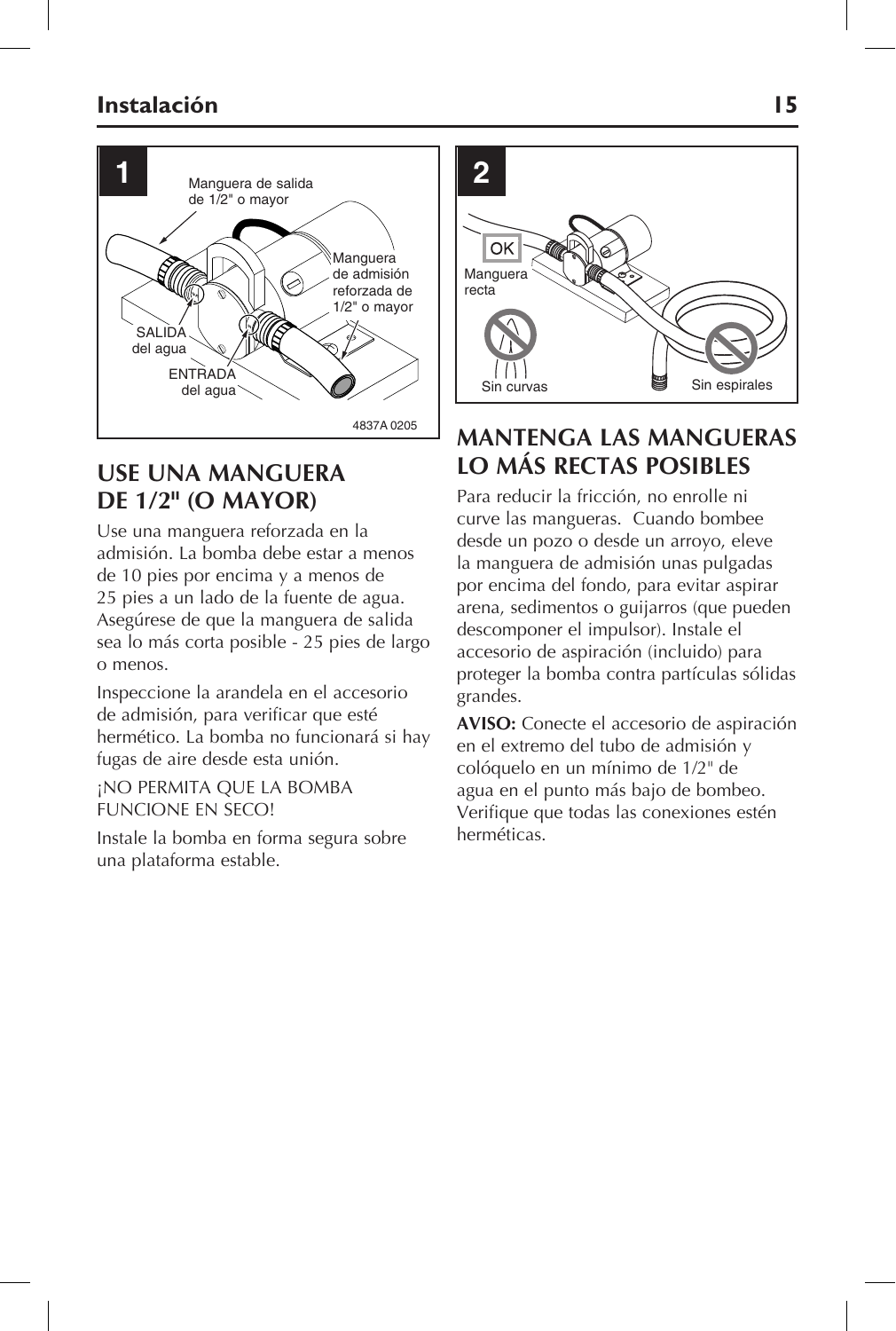### **Instalación 16**



## **LA MANGUERA DE ADMISIÓN VA DENTRO DEL AGUA; LA MANGUERA DE SALIDA PERMANECE FUERA DEL AGUA. EL MOTOR DEBE ESTAR SECO**

Para cebar la bomba, llene la manguera de aspiración con agua, colóquela nuevamente en la fuente de suministro de agua, séquese las manos y encienda la bomba.

Verifique que todas las conexiones de admisión estén herméticas (sin fugas de aire) y que la manguera de admisión esté dentro del agua. Verifique que el extremo de la manguera de salida no esté bajo agua. Si la salida está bajo agua, es posible que la bomba no funcione.

Enchufe el cordón en un tomacorriente trifilar de CA, 115 voltios, 60 Hz, conectado a tierra.

Deberá obtener agua en 30 segundos o menos. De lo contrario, vuelva a llenar la manguera y repita el proceso. Si su bomba no ceba en la segunda tentativa, inspeccione el impulsor y el interior del cabezal de la bomba para verificar que no haya desgaste. Cambie según se requiera.

El motor debe tener circulación de aire a su alrededor para enfriarse debidamente. Esta bomba levantará agua a 12 pies de altura; si se trata de levantar agua a más de 12 pies, el motor funcionará demasiado caliente. El motor posee un interruptor de sobrecarga térmica que lo detiene si se calienta demasiado. Si el motor se detiene, permita que se enfríe durante 30 minutos antes de volver a encenderlo.



## **DESENCHUFE LA BOMBA**

Desenchufe la bomba antes de que se haya agotado toda el agua.

¡NO PERMITA QUE LA BOMBA FUNCIONE EN SECO!

## **DESEMPEñO**

La bomba entregará 350 galones /1325 litros por hora con una tubería de descarga no restringida. Si la tubería de descarga está restringida o elevada y aumenta la presión en el orificio de salida de la bomba, ésta bombeará menos agua.

**AVISO:** El motor de esta bomba tiene escobillas. Inspeccione las escobillas con frecuencia y cámbielas si están gastadas.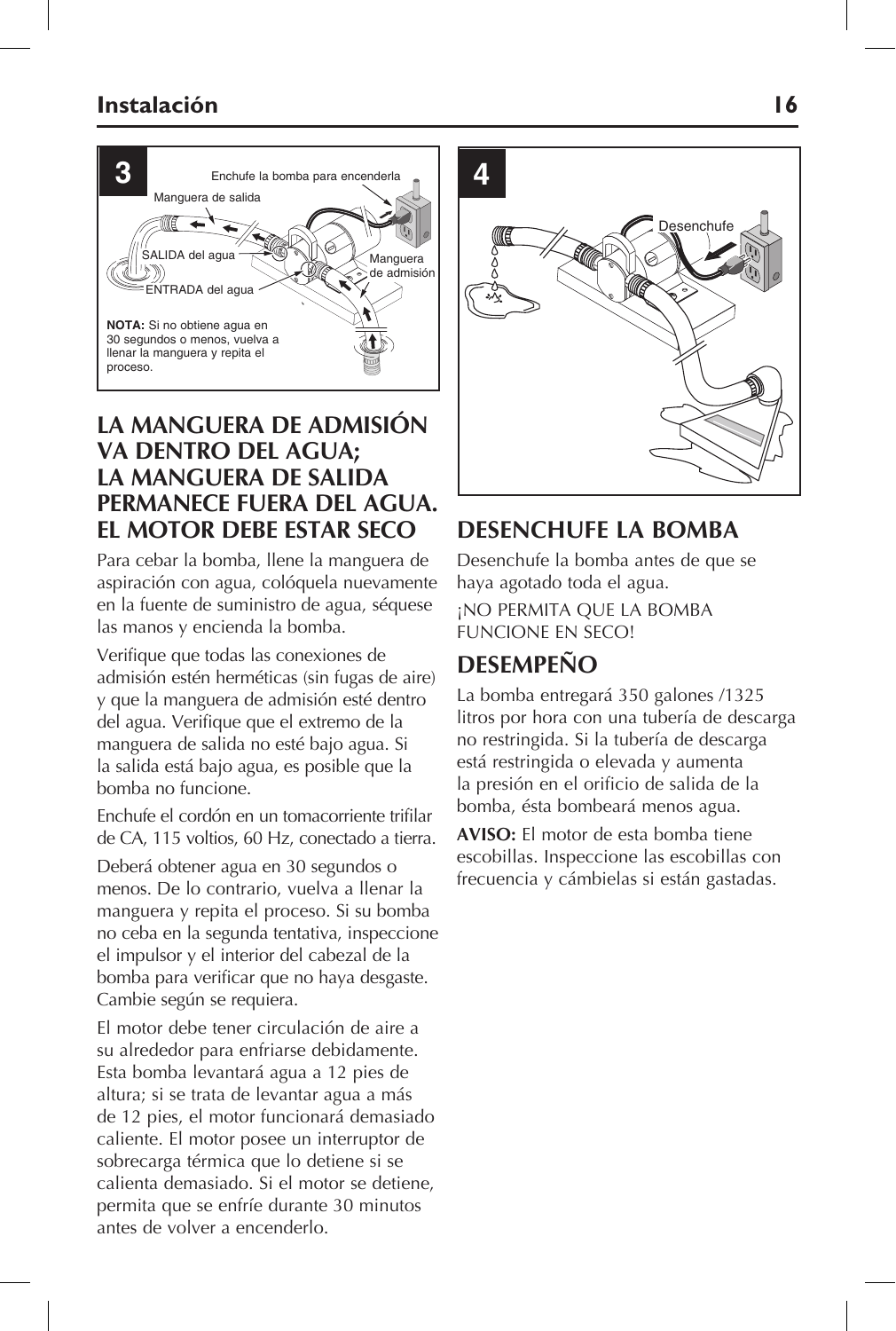# **Localización de fallas 17**

| <b>SÍNTOMA</b>                                          | <b>CAUSA(S) PROBABLE(S)</b>                                                                          | <b>MEDIDA CORRECTIVA</b>                                                                                                                      |
|---------------------------------------------------------|------------------------------------------------------------------------------------------------------|-----------------------------------------------------------------------------------------------------------------------------------------------|
| La bomba se detiene<br>sin advertencia                  | La bomba se ha recalentado<br>activando el dispositivo de<br>protección contra sobrecarga<br>térmica | Esperar hasta que el dispositivo de protección contra<br>sobrecarga térmica se reposicione; la bomba se<br>volverá a encender automáticamente |
|                                                         | La manguera de descarga<br>es demasiado larga o la<br>altura de descarga es mayor<br>que 28 pies     | Usar una manguera más corta o reducir la altura                                                                                               |
| La bomba no ceba                                        | La manguera de aspiración<br>no está llena                                                           | Llenar la manguera de aspiración<br>(consultar la Página 16)                                                                                  |
|                                                         | La manguera de aspiración<br>es demasiado larga o<br>demasiado pequeña                               | Usar una manguera de aspiración de 1/2", de 25 pies<br>o menos de largo (cuanto más corta sea la manguera,<br>mejor)                          |
|                                                         | El impulsor está gastado                                                                             | Reemplazar el impulsor                                                                                                                        |
|                                                         | Hay fugas en la aspiración                                                                           | Reemplazar la arandela de la manguera, verificar que<br>no haya fugas en la manguera                                                          |
|                                                         | La manguera de aspiración<br>está torcida o enrollada                                                | Enderezar la manguera de aspiración                                                                                                           |
| La bomba tiene fugas                                    | La junta de estanqueidad<br>en forma de U del eje<br>tiene fugas                                     | Reemplazar la bomba                                                                                                                           |
|                                                         | El aro tórico de la cubierta<br>tiene fugas                                                          | Reemplazar el aro tórico de la cubierta                                                                                                       |
| La bomba funciona<br>pero bombea poco<br>o nada de agua | Impulsor gastado                                                                                     | Reemplazar el impulsor                                                                                                                        |
|                                                         | Malos cepillos del motor                                                                             | Reemplazar los cepillos del motor                                                                                                             |
|                                                         | Mala junta de estanqueidad<br>en forma de U del eje<br>(la bomba tendrá fugas)                       | Reemplazar la bomba                                                                                                                           |
|                                                         | La manguera de aspiración<br>o de descarga está torcida<br>o enrollada                               | Enderezar la manguera                                                                                                                         |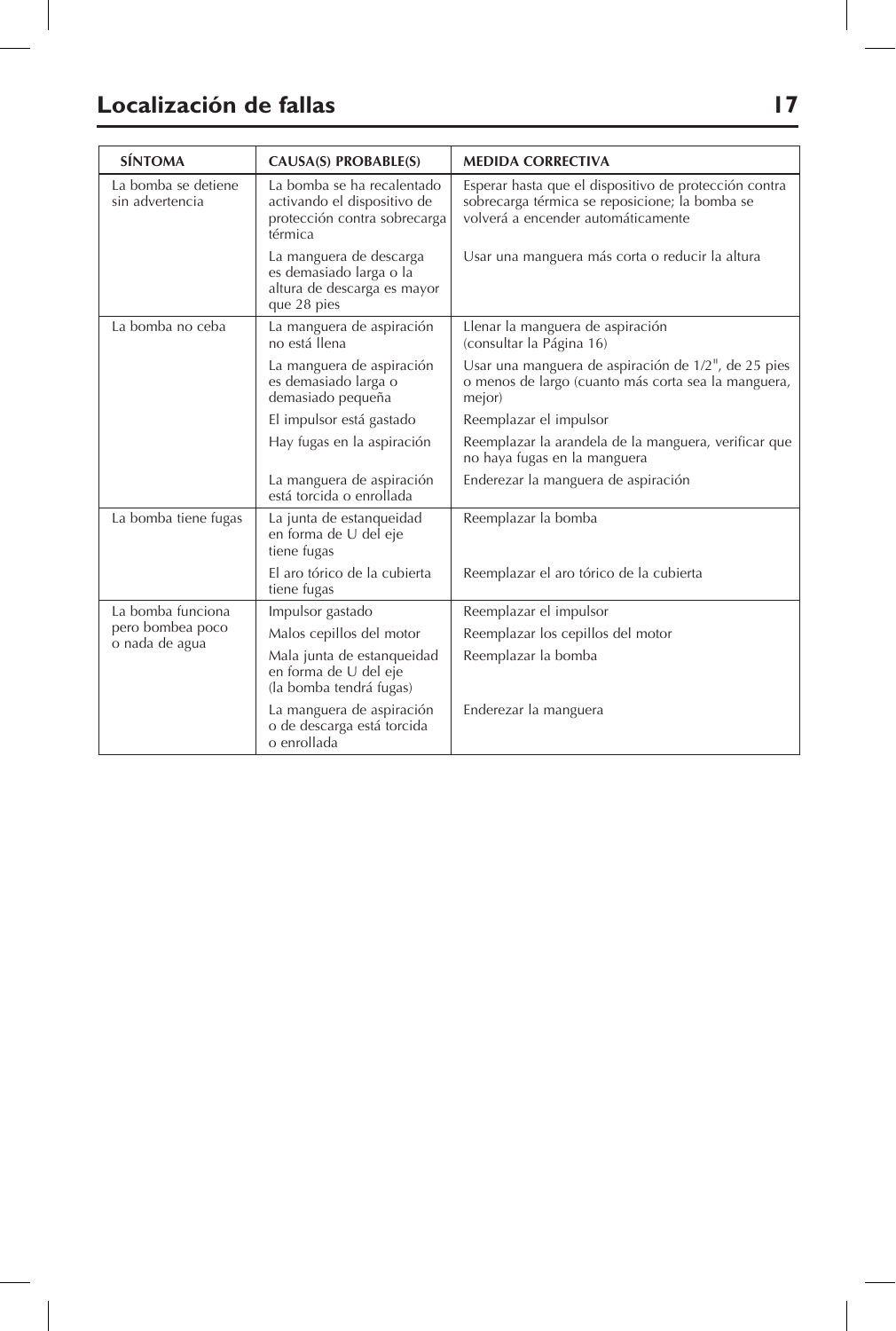

### **MODELO MES106 REFERENCIA DE LOS COMPONENTES**

| No. de<br>Réf                                   | Descripcion de<br>las Piezas                   |
|-------------------------------------------------|------------------------------------------------|
|                                                 | 10-32x1-3/4 Tornillo con cabeza Phillips*      |
|                                                 | Tapa de Extremo / Placa de Desgaste            |
|                                                 | Anillo O                                       |
| $\begin{array}{c} 2 \\ 3 \\ 4 \\ 5 \end{array}$ | Impulsor – rudete                              |
|                                                 | Inserción                                      |
| $\frac{6}{7}$                                   | Junta de Copa en U                             |
|                                                 | Cuerpo de la bomba                             |
| 8                                               | Arandela                                       |
| 9                                               | Motor**                                        |
| 10                                              | Juego de escobilla de motor y resortes (1 Par) |

\* Articulos estándor de ferreteria, comprar localmente.

\*\* Si el motor falla, reemplace toda la bomba.

**Conjunto de cabeza de bomba No. RP4940-22**  incluye desde el No. 1 hasta el No. 7.

**Juego de servicia No. FP003414S-01**  Incluye 1 de cada una de las Claves Números 3, 4 y 6.

#### **Juego de escobillas No. FP003415S**

incluye un par de escobillas, resortes y casquetes reemplazables, Clave No. 10.

### Pud-L-Scoop<sup>MC</sup> (placa colectora No. FP000349A

incluye el Pud-L-Scoop<sup>MC</sup> y una manguera de jardín de 6 pies de largo con arandela.